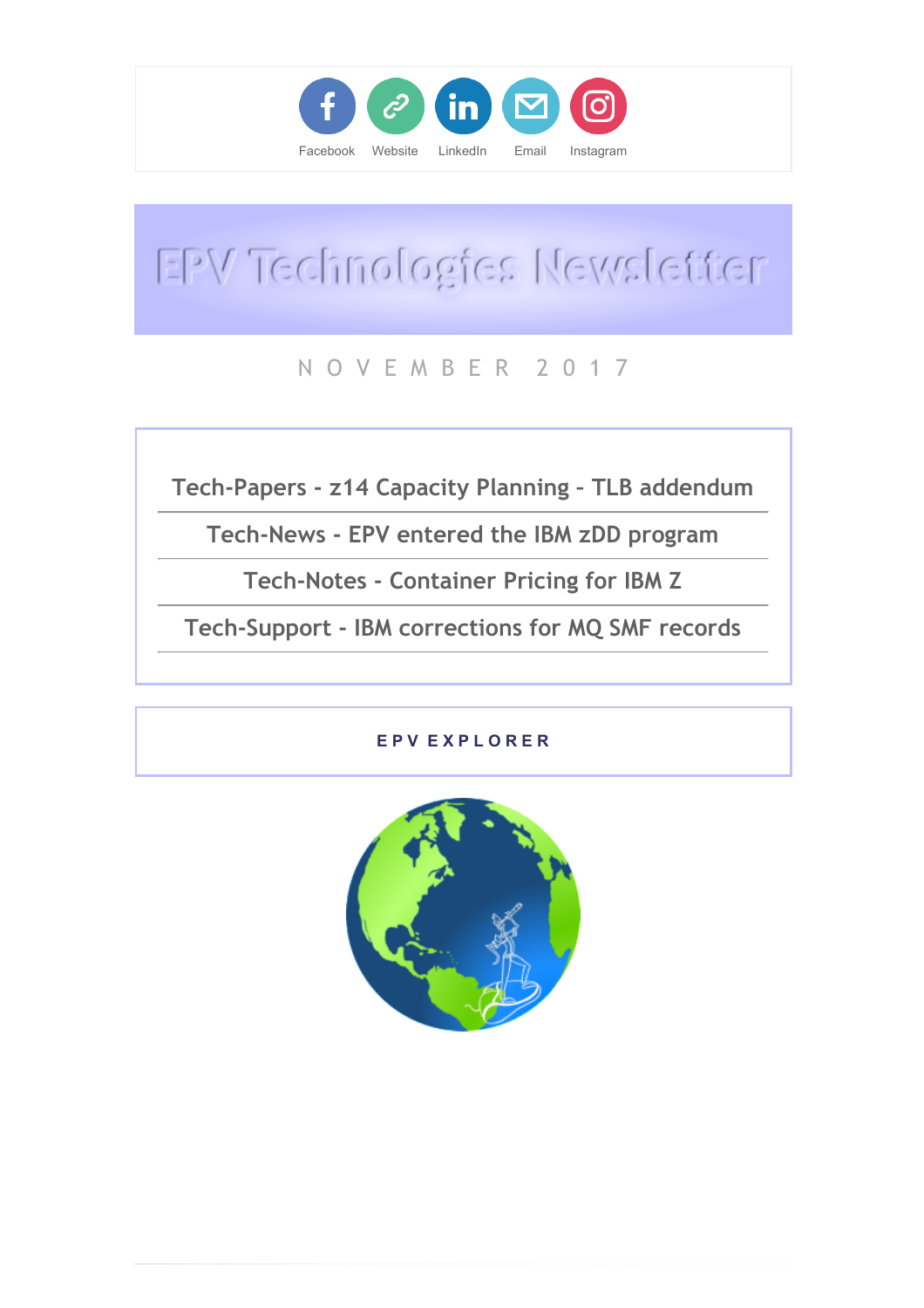

GUESS WHERE I AM !

Every month we will invite Newsletter readers to guess in which part of the world is the EPV explorer. The editorial staff will collect the results and at the end of the year we will send a symbolic prize to the participant with the highest number of correct answers.In case of a tie the winner will be chosen by drawing. The real prize is that he will also decide the NGO EPV Technologies will donate 1.000,00 Euro to, choosing from: MSF (www.medicisenzafrontiere.it), TDH (www.terredeshommes.it) and WWF (www.wwf.it).

> The solution of October is Notre Dame de Paris - Paris

# **Tech-papers**

#### z14 Capacity Planning – TLB addendum

On July 17th IBM announced its new generation of the mainframe. The new system is simply called IBM z14 while the family model is 3906.

Experienced capacity planners know that every new generation of machines provides a major challenge to their skills. They also know that their best friends are the IBM LSPR benchmarks, the IBM zPCR tool, the Measurement Facility counters provided in SMF 113 and an up to date performance database.

In this addendum, after a short introduction to TLB and to the enhancements introduced with z14, we will look at the extended counters and formulas to be used to analyze TLB performance.

Finally, we will show a comparison of z13 and z14 TLB performance, based on the first measurements collected at a customer site.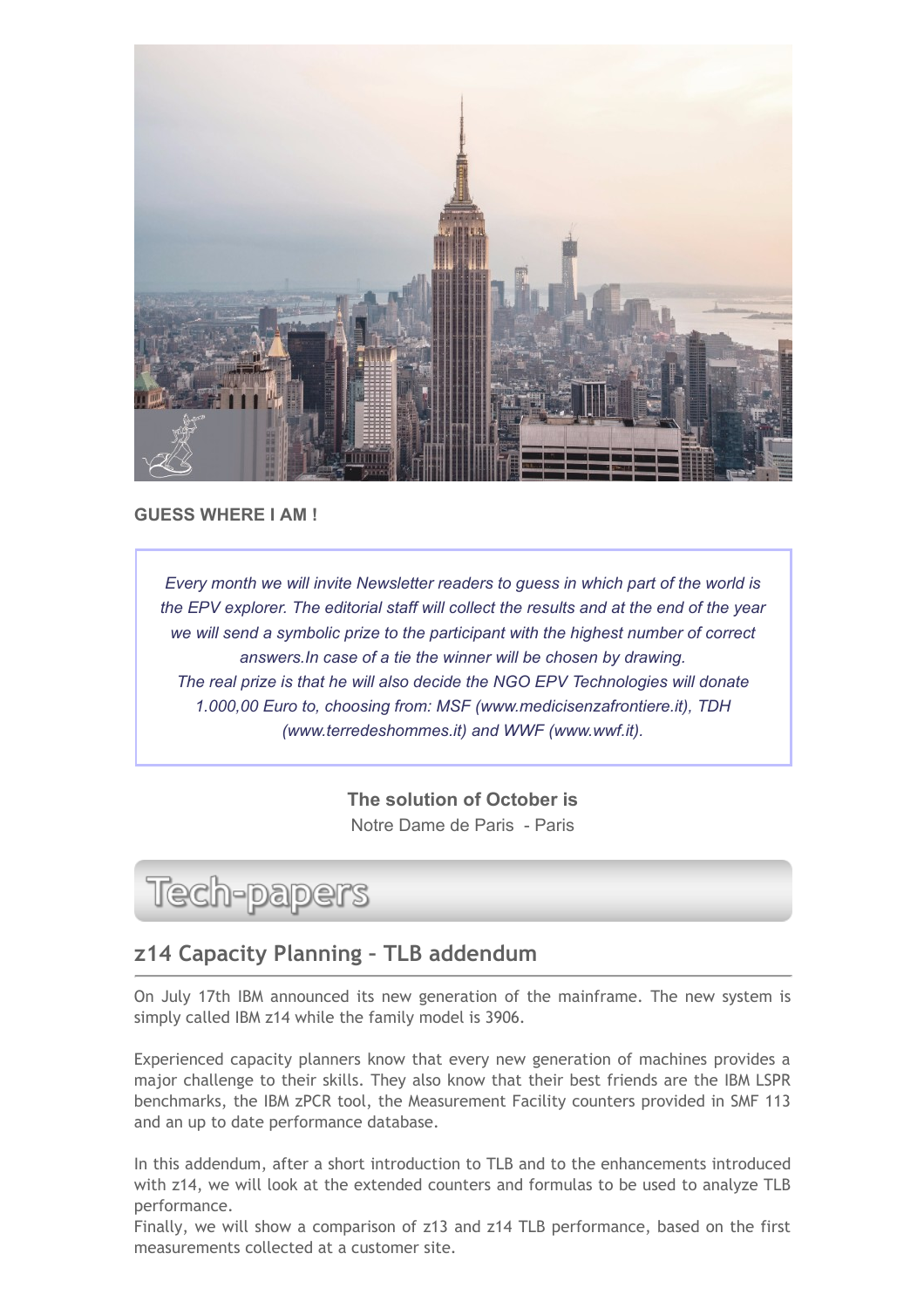If you want to receive the paper you can reply to this e-mail writing "z14 Capacity Planning – TLB addendum" in the subject



#### EPV entered the IBM zDD program

EPV Technologies, in order to provide even better product and services to customers, entered the IBM Z Developer Discount ("zDD") program.

zDD offers eligible Independent Software Vendors ("ISVs"), that market and sell commercially available software products operating on the IBM Z platform, valuable discounts on IBM Z hardware and software to help lower development costs.



#### Container Pricing for IBM Z

… Container Pricing for IBM Z provides simplified software pricing for qualified solutions, combining flexible deployment options with competitive economics that are directly relevant to those solutions. This new approach allows IBM-approved solution workloads running on z13 and z14 to scale from collocated solutions within existing LPARs, through to separate LPARs, up to multiple LPAR solutions, without directly impacting the cost of unrelated workloads!

Specifically, the following solutions benefit from Container Pricing:

• Application Development and Test Solution – highly competitive stand-alone pricing for z/OS based development and test workloads. The workloads may consist of one or more stand-alone LPARs, or collocated with existing workloads.

• New Application Solution – allows clients to add new approved z/OS workloads, such as CICS TS or WebSphere applications, that are not currently running on any Z platform server. Solutions may be collocated with existing workloads, without directly impacting the R4HA, or may maintain an LPAR scope.

Payments Pricing Solution - a new "per payment" price metric that is tied directly to payment volumes, with collocated software and separate LPAR software-hardware versions, based on IBM Financial Transaction Manager (FTM) software. This new offering directly ties operational cost to business value by basing the price on the number of payments process, rather than capacity used to process them…

Full white paper available at: [http://www-03.ibm.com/support/techdocs/atsmastr.nsf/WebIndex/WP102719](https://epvtech.us2.list-manage.com/track/click?u=062eec856ef8c8851bd059563&id=1c5078e050&e=48456c6e0b)



#### IBM corrections for MQ SMF records

PI70580: INCORRECT BASE QUEUE NAME IN SMF 116 CLASS 3 ACCOUNTING RECORDS MQ class(3) accounting is collecting queue-level records in SMF 116 with invalid base queue names.

More details at: [https://www-01.ibm.com/support/docview.wss?uid=swg1PI70580](https://epvtech.us2.list-manage.com/track/click?u=062eec856ef8c8851bd059563&id=932db515cc&e=48456c6e0b)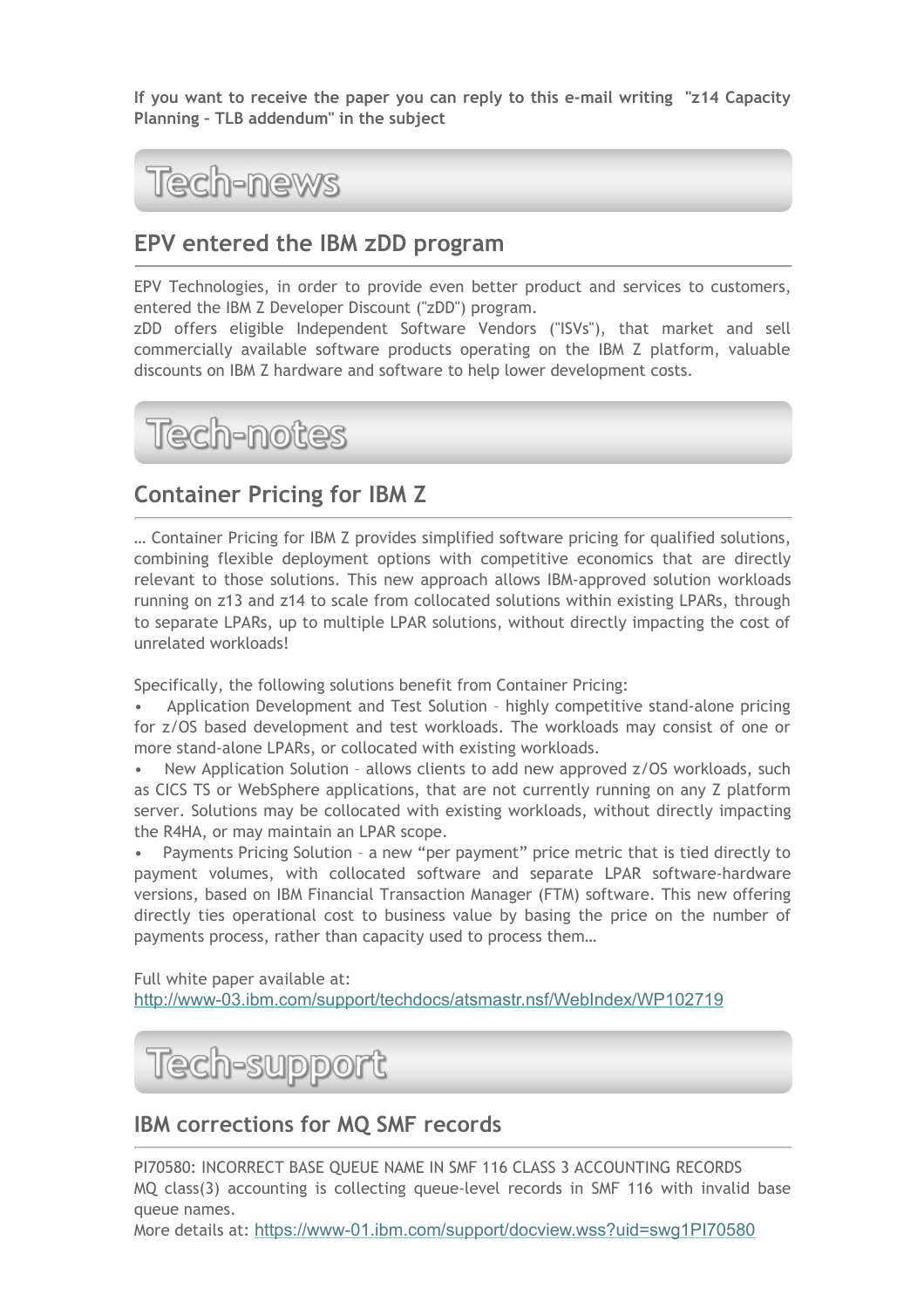PI79983: MQ Z/OS: SMF 115 SUBTYPE 231 STATISTICS FOR THE CHANNEL INITIATOR ARE NOT PRODUCED AT EVERY EXPECTED INTERVAL

Channel initiator SMF statistics (SMF115 subtype 231) and accounting (SMF116 subtype 10) are not produced every statistics interval, leading to records spanning several STATIME intervals.

More details at: [http://www-01.ibm.com/support/docview.wss?uid=swg1PI79983](https://epvtech.us2.list-manage.com/track/click?u=062eec856ef8c8851bd059563&id=6540c81238&e=48456c6e0b)

# R E C I P E S



## Risotto ai mirtilli e scamorza affumicata

#### Ingredients

- 320 g rice Carnaroli
- 1 glass of Lambrusco
	- 1 shallot
	- 200 g blueberries
- 200 g smocked scamorza
	- vegetable broth
		- 20 g butter
			- oil
			- salt
			- pepper

Method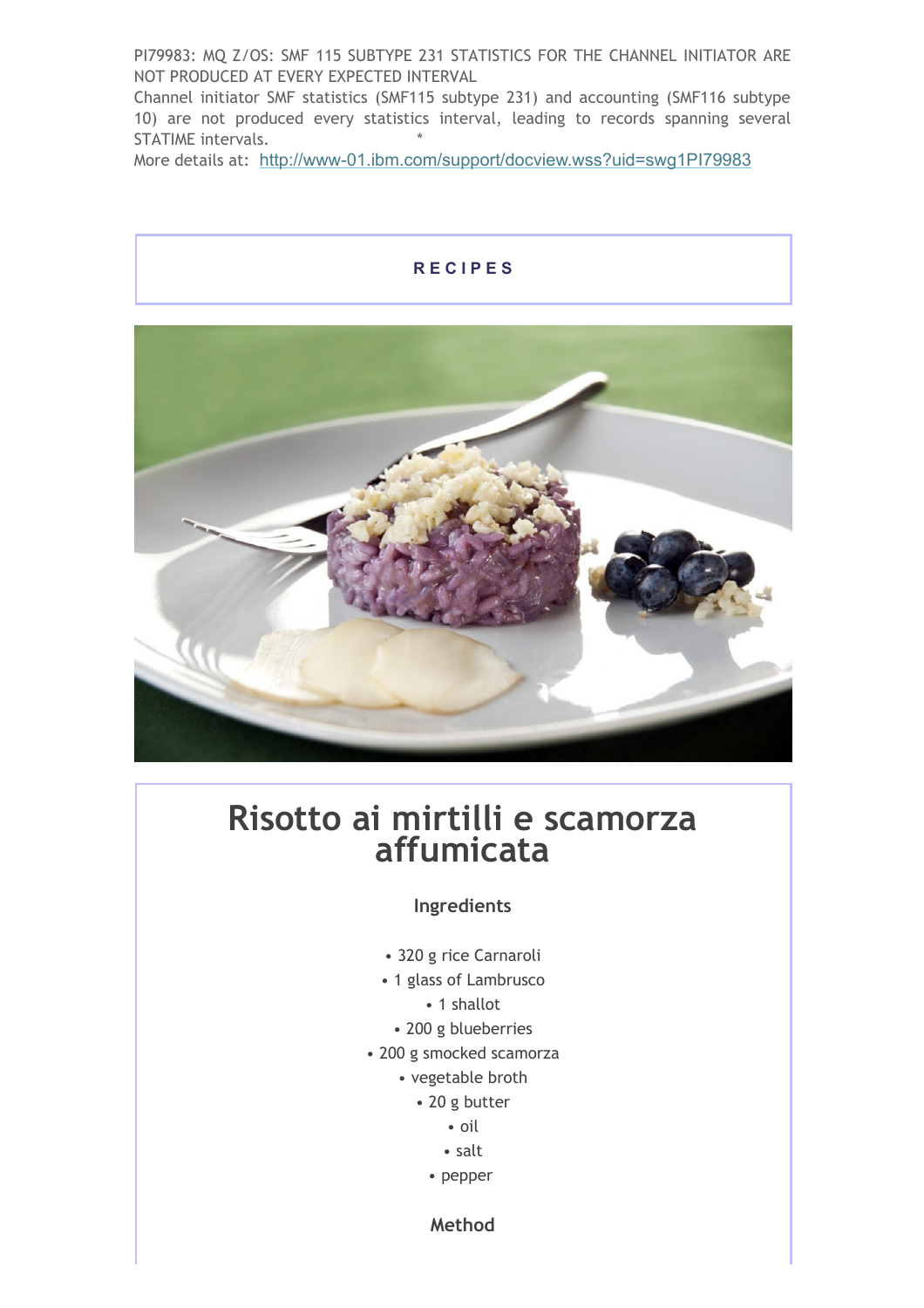Put the chopped shallot in a pot with a spoonful of oil, let it flavor and add the blueberries.

Pour the Carnaroli rice into the pot and blend with the Lambrusco.

Add hot vegetable broth with the ladle and keep cooking, for about 10 minutes.

Finely chop a piece of scamorza, and cut the remaining into thin slices.

At the end of the rice cooking, add butter, salt and the chopped scamorza.

Serve on a flat plate trying to arrange the risotto in a circular way, using a mold and finally decorate with slices of scamorza and some blueberry.

#### **QUOTES**



"A champagne supernova in the sky Wake up the dawn and ask her why A dreamer dreams, she never dies Wipe that tear away now from your eye"

**Oasis**